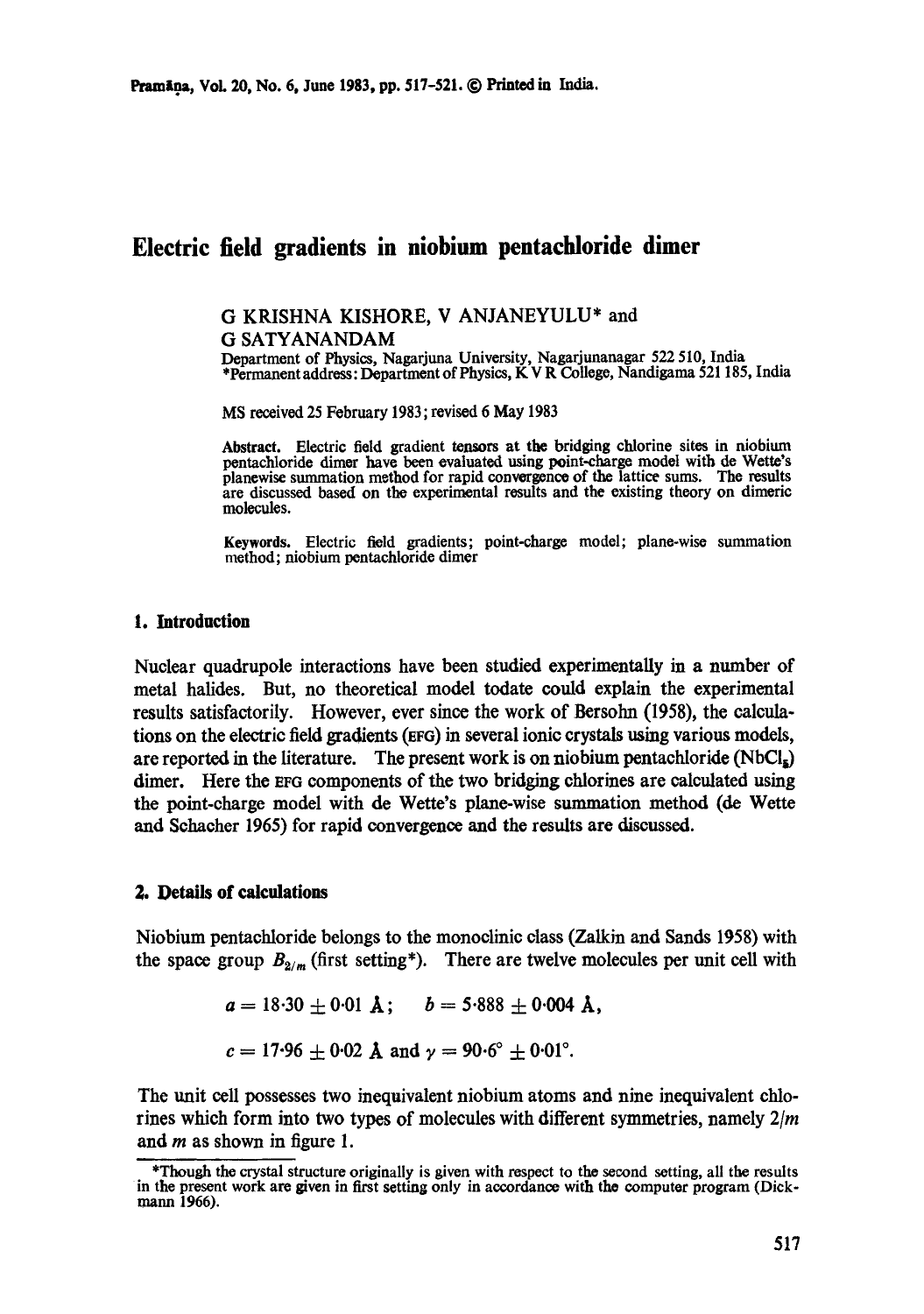

**Figure 1.** Crystal structure of NbCl<sub>5</sub> dimer molecule with a.  $2/m$  symmetry and b. m symmetry.

The expressions for the lattice field gradients consist of conditionally convergent series. These expressions are of the general form

$$
\sum_{\lambda} f(x_{\lambda, j}, y_{\lambda, j}, z_{\lambda, j}) r_{\lambda, j}^{-3}
$$

where  $x_{\lambda, j}$ ,  $y_{\lambda, j}$  and  $z_{\lambda, j}$  are the cartesian coordinates of the lattice vector  $\hat{r}_{\lambda, j}$  of the point charge j in the cell  $\lambda$  and f is some simple, dimensionless function of its arguments. The conditionally convergent series is slowly convergent, consequently, unfavourable for direct numerical computations. However, the procedure of planewise summation of de Wette and Schacher (1965) leads to a rapidly converging expression for the sum. The plane-wise summation means that a summation over  $\lambda_1$ and  $\lambda_2$  in the plane  $\lambda_3 = 0$  will be carried out first, then in the planes  $\lambda_3 = \pm 1$  etc. In short the  $\lambda_1$ ,  $\lambda_2$  summation should be carried out before the  $\lambda_3$  summation. Here  $\lambda_1$ ,  $\lambda_2$ ,  $\lambda_3$  are the components of the lattice translation vector  $\hat{r}_\lambda = \lambda_1 \hat{a} + \lambda_2 \hat{b} + \lambda_3 \hat{c}$ where  $\lambda_1$ ,  $\lambda_2$ ,  $\lambda_3 = 0, \pm 1, \pm 2$ ... etc.

The principles involved in bringing the lattice sums into rapidly converging series and the expressions for the electric field gradient tensor derived for a general triclinic system, but expressed with reference to an unambiguous choice of an orthogonal coordinate system have been given in detail by de Wette and Schacher (1965) and are therefore not repeated here. The orthogonal coordinate system  $(x, y, z)$  is chosen such that the x-axis coincides with the crystallographic a-axis, y-axis lying in the *ab*  plane and z-axis perpendicular to *xy* plane.

A computer program written by Dickmann (1966) in the rOarRAN 60 language for CDC 1604 computer has been used to evaluate the [attice sum by cDc 3600 computer (TIFR Bombay). The lattice sums have been computed for all the niobium and chlorine sites. Unfortunately, convergence is achieved for the lattice sums, only for the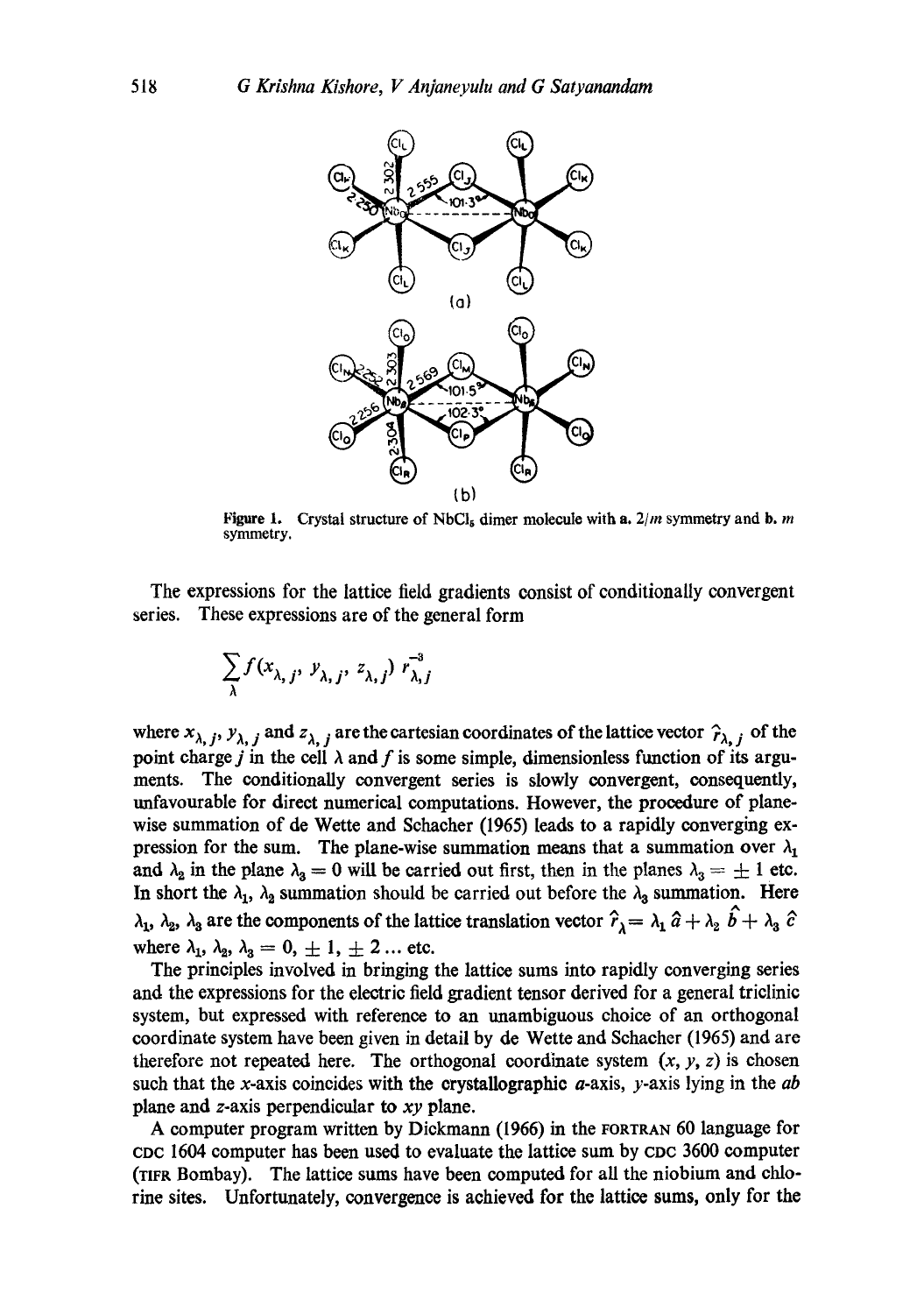two bridging chlorine atoms M and P of the m-symmetry (figure 1). Convergence of the summations for other sites could not be tried after a stage due to financial constraints and computer time.

As NbCl<sub>5</sub> is fairly ionic, by taking the charges  $+$  5 on Nb and  $-$  1 on Cl, the field gradient components at both the bridging chlorine sites are evaluated with respect to the  $x, y, z$  system and are given in tables 1 and 2. The EFG components of the rest of the lattice obtained by deducting the intramolecular point charge contributions from the total lattice contributions are also given in the table. The principal components for the three types of contributions and the corresponding values of frequency and the asymmetry parameter ( $\eta$ ) which are calculated, using the values of  $\gamma_{\rm m}$  (Burns and Wikner 1961) and Q for  ${}^{35}$ Cl as  $-10$  and  $-0.085$  barns respectively are presented in table 3. The orientations of the various principal systems  $(xyz)$  with respect to the orthogonal *(xyz)* coordinate system are given in table 4.

Table 1. Field gradient components for total lattice and (rest of the lattice) in NbCI for chlorine atom M expressed in ( $e \times 10^{24}$  esu).

| $-0.31327$<br>o |                                            |
|-----------------|--------------------------------------------|
|                 |                                            |
| 0               |                                            |
|                 |                                            |
| 0.39705<br>O    |                                            |
| (0.80417)       |                                            |
|                 | $(-0.63858)$<br>$-0.09343$<br>$(-0.21364)$ |

Table 2. Field gradient components for the total lattice and (rest of the lattice) in NbCl<sub>5</sub> for the chlorine atom P expressed in ( $e \times 10^{24}$  esu).

| $-0.36189$   | $-0.27666$   | 0         |
|--------------|--------------|-----------|
| $(-0.71081)$ | $(-0.58411)$ |           |
| $-0.27666$   | $-0.05380$   | 0         |
| $(-0.58411)$ | $(-0.13197)$ |           |
| 0            | O            | 0.41569   |
|              |              | (0.84278) |
|              |              |           |

Table 3. Principal components, frequency and asymmetry parameter from chlorine atom M (atom P).

| Due to               | $q_{XX}$     | $q_{YY}$     | $q_{ZZ}$     | $\nu$ (MHz) | η       |
|----------------------|--------------|--------------|--------------|-------------|---------|
| <b>Total lattice</b> | 0.13191      | 0.39705      | $-0.52896$   | 8.963       | 0.501   |
|                      | (0.10881)    | (0.41569)    | $(-0.52450)$ | (9.011)     | (0.585) |
| Rest of lattice      | 0.26373      | 0.80417      | $-1.06790$   | 18.109      | 0.506   |
|                      | (0.23049)    | (0.84279)    | $(-1.07328)$ | (18.393)    | (0.571) |
| Intramolecular       | $-0.13224$   | $-0.40715$   | 0.53939      | 9.152       | 0.509   |
| bonding              | $(-0.12239)$ | $(-0.42709)$ | (0.54948)    | (9.391)     | (0.554) |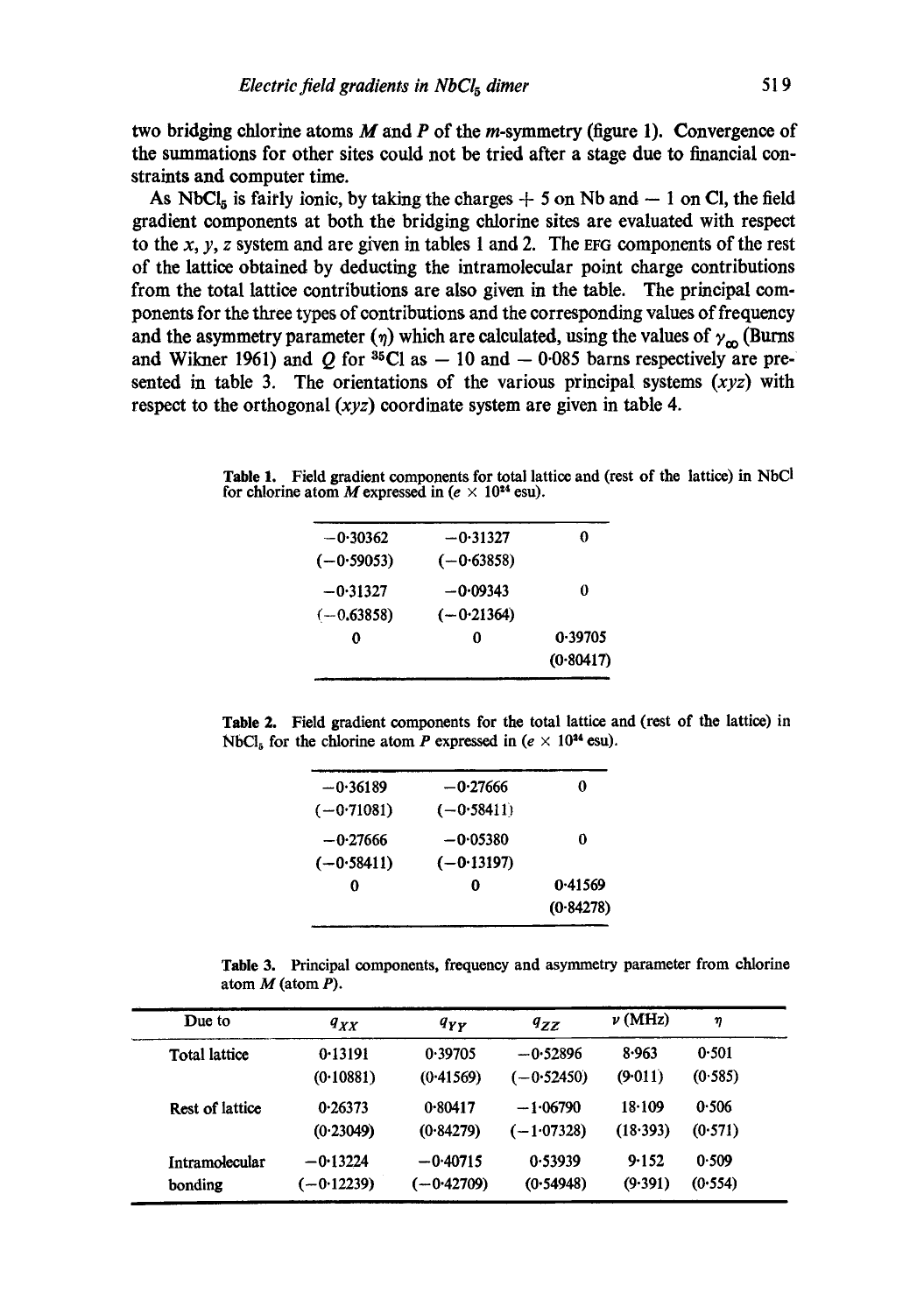| Due to               | $q_{XX}$                                          | $q_{YY}$                                     | $q_{ZZ}$                                         |  |
|----------------------|---------------------------------------------------|----------------------------------------------|--------------------------------------------------|--|
| <b>Total lattice</b> | $54.27^{\circ}$ , $144.27^{\circ}$ , $90^{\circ}$ | 90 $^{\circ}$ , 90 $^{\circ}$ , 0 $^{\circ}$ | $35.73^{\circ}$ , $54.27^{\circ}$ , $90^{\circ}$ |  |
|                      | $(59.55^{\circ}, 149.55^{\circ}, 90^{\circ})$     | $(90^\circ, 90^\circ, 0^\circ)$              | $(30.45^{\circ}, 59.55^{\circ}, 90^{\circ})$     |  |
| Rest of the          | 53.22°, 143.22°, 90°                              | $90^{\circ}$ , $90^{\circ}$ , $0^{\circ}$    | $36.78^{\circ}$ , $53.22^{\circ}$ , $90^{\circ}$ |  |
| lattice              | $(58.18^{\circ}, 148.18^{\circ}, 90^{\circ})$     | $(90^\circ, 90^\circ, 0^\circ)$              | $(31.82^{\circ}, 58.18^{\circ}, 90^{\circ})$     |  |
| Intramolecular       | $52.19^{\circ}$ , $142.19^{\circ}$ , $90^{\circ}$ | 90 $^{\circ}$ , 90 $^{\circ}$ , 0 $^{\circ}$ | $37.81^{\circ}$ , $52.19^{\circ}$ , $90^{\circ}$ |  |
| bonding              | $(56.88^{\circ}, 146.88^{\circ}, 90^{\circ})$     | $(90^\circ, 90^\circ, 0^\circ)$              | $(33.12^{\circ}, 56.88^{\circ}, 90^{\circ})$     |  |
| Crystal              | $52.51^{\circ}$ , $142.51^{\circ}$ , $90^{\circ}$ | $90^\circ, 90^\circ, 0^\circ$                | $37.49^{\circ}$ , $54.51^{\circ}$ , $90^{\circ}$ |  |
| structure            | $(56.43^{\circ}, 146.43^{\circ}, 90^{\circ})$     | $(90^\circ, 90^\circ, 0^\circ)$              | $(33.56^{\circ}, 56.43^{\circ}, 90^{\circ})$     |  |

Table 4. Orientations of principal EFG systems with respect to the *xyz* system for site  $M$  (site  $P$ ) for various contributions.

### **3. Results and discussion**

Reddoch (1961) reported only one  ${}^{35}$ Cl resonance line at 13.0581 MHz at 296.5 K and assigned it to the bridging chlorine (J) of the molecule with *2/m* symmetry. Later Okubo and Abe (1979) observed a multiple spectrum of chlorine resonance at 77 K. Okubo (1982) separated these lines into three distinct groups with average frequencies 6.97, 7.44 and 13.31 MHz and assigned them to axial  $(L)$ , equatorial  $(K)$  and bridging (J) chlorines respectively, of the molecule with *2/m* symmetry. However, since the two molecules of different symmetries appear to be identical, the frequencies of the three bridging chlorines  $(J, M, P)$  will be very close. So the frequency of the bridging chlorine  $(J)$  should be of the same order and closeness as the two calculated frequencies of  $M$  and  $P$  chlorines. Thus the fair agreement of the calculated frequencies (see table 3) with the experimental frequency of  $J$  chlorine finds its justification.

It is interesting to note from table 3 that the principal components of the total lattice are the algebraic sum of the components of the intramoleeular and the rest of the lattice field gradients. In magnitude, the maximum contribution to the total lattice principal Z component comes from the rest of the lattice, but it is reduced to haft, due to the intramoleeular contribution (point-charge model). In a way, this supports the ionic nature of the compound.

By studying the electronic structure of some of the group III dimerie halides  $(M_2, X_6)$ , Casabella *et al* (1959) derived the relation between  $\eta$  of the metal (M) or bridging halogen  $(X)$  atoms and the angle  $\xi$  between the lobes in the bonding wave functions as  $\eta = -3 \cos \xi$ , under two assumptions, (a) the molecule possesses m m m symmetry (b) the principal Z axis is normal to M X M plane and the principal X axis is along the internal bisector of M  $\hat{X}$ M.

In the absence of the experimental value for  $\eta$ , the angles ( $\xi$ ) are calculated applying the above relation for the NbCl<sub>5</sub> dimer and using the values of  $\eta$  from table 3 and they range from  $99.6^{\circ}$  to  $101.2^{\circ}$  which are in good agreement with bond angles from crystal structure (figure 1). The maximum deviation occurred is less than  $2^\circ$ . Further, it can be seen from table 4 that the orientations of the principal systems for both sites agree with those derived from crystal structure for dimerie molecule under assumption (b). The orientations came out to be nearly the same for all the three